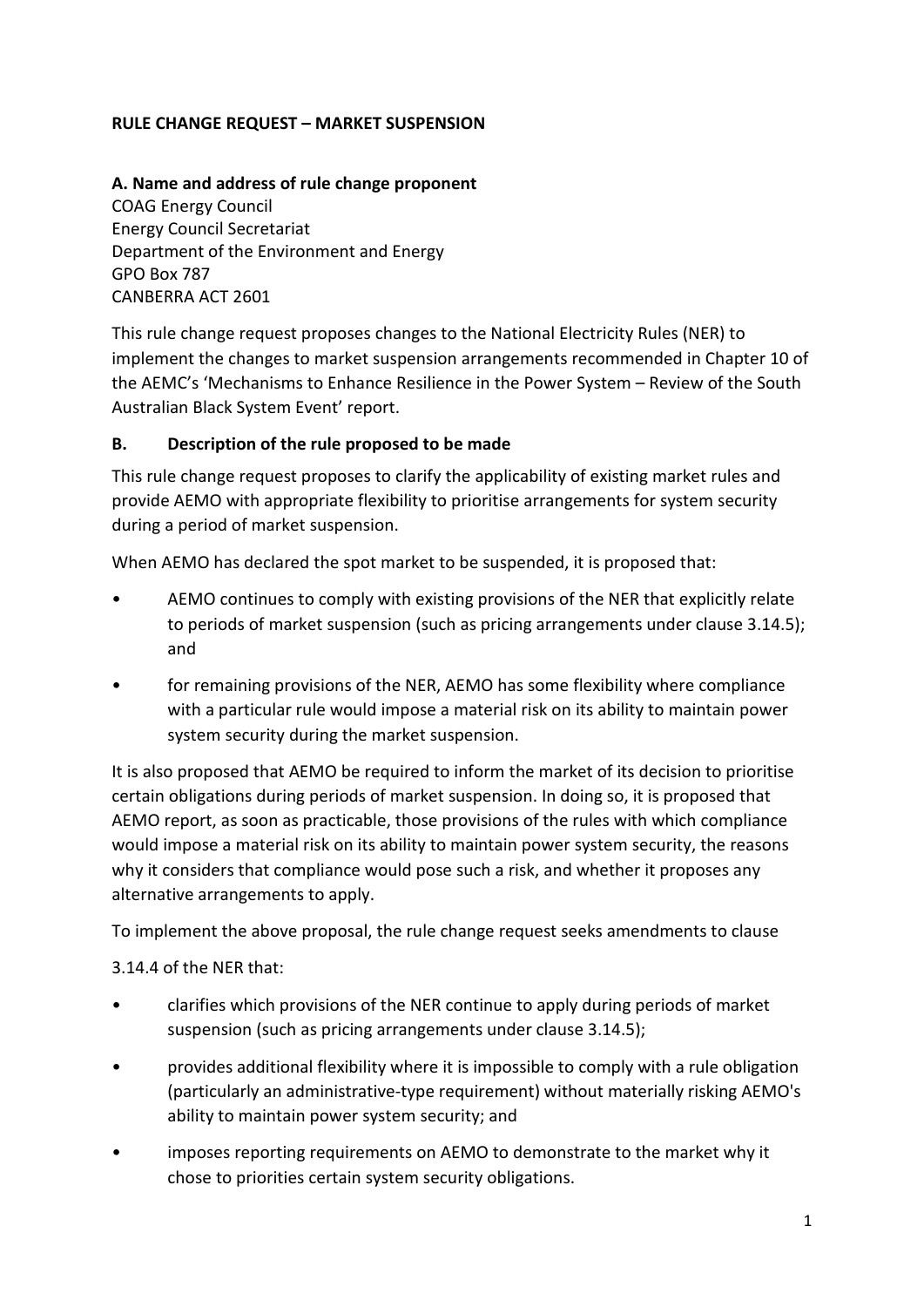## **C. Nature and scope of the issue being addressed**

Existing arrangements provide for AEMO to suspend the operation of the spot market in a region:

When it suspends the market, AEMO must publish a notice of market suspension. The market remains suspended until such time as AEMO issues a notice that the suspension has been removed. When the market is suspended, the NER set out specific arrangements related to how spot prices will be set. $<sup>1</sup>$  $<sup>1</sup>$  $<sup>1</sup>$  The NER also specifies a limited set of requirements</sup> specifically relating to market suspension. In particular:

- NER clause 3.14.4(e) explicitly allows AEMO to issue directions to Registered Participants in accordance with clause 4.8.9.
- NER clause 3.14.5(a) provides for AEMO to determine dispatch, spot and ancillary service prices under rules 3.8 and 3.9, to the extent practicable. If not practicable, then the market suspension pricing schedule applies.
- NER clauses 3.14.5(d)(2) and (3) then allows AEMO discretion to determine when it is practicable to resume central dispatch and the determination of prices under rules 3.8.and 3.9, (pending approval from the relevant jurisdiction in circumstances where the jurisdiction had directed AEMO to suspend the market).

Existing arrangements however do not explicitly set out the applicability of other provisions of the NER during a period of market suspension, and the extent to which AEMO must comply with these elements. Other than the provisions relating to market suspension pricing and provided for under clauses 3.14.4 and 3.14.5 (noted above), the NER are silent on the extent other NER provisions apply during a period of market suspension. The silence on the applicability of other elements of the NER during a period of market suspension has the potential to create uncertainty for market participants and AEMO, and compromise efforts by AEMO to co-ordinate with market participants to resolve the issues which have resulted in suspension of the market.

A period of market suspension may be accompanied by challenging or uncertain power system conditions. AEMO's power system operations staff may face unique challenges during this time. A rigid requirement for AEMO to comply with all elements of the NER, particularly those of a more administrative nature, may compromise its ability to focus on and prioritise actions needed to manage the security and safety of the power system during this period.

For AEMO to effectively resolve such issues, it needs to have appropriate levels of flexibility to prioritise. Failure to appropriately prioritise, given limited resources, during a period of market suspension may compromise the safety and security of the power system.

<span id="page-1-0"></span> $1$  NER clause 3.14.3.

<sup>219</sup> NER clause 3.14.4 and 3.14.5.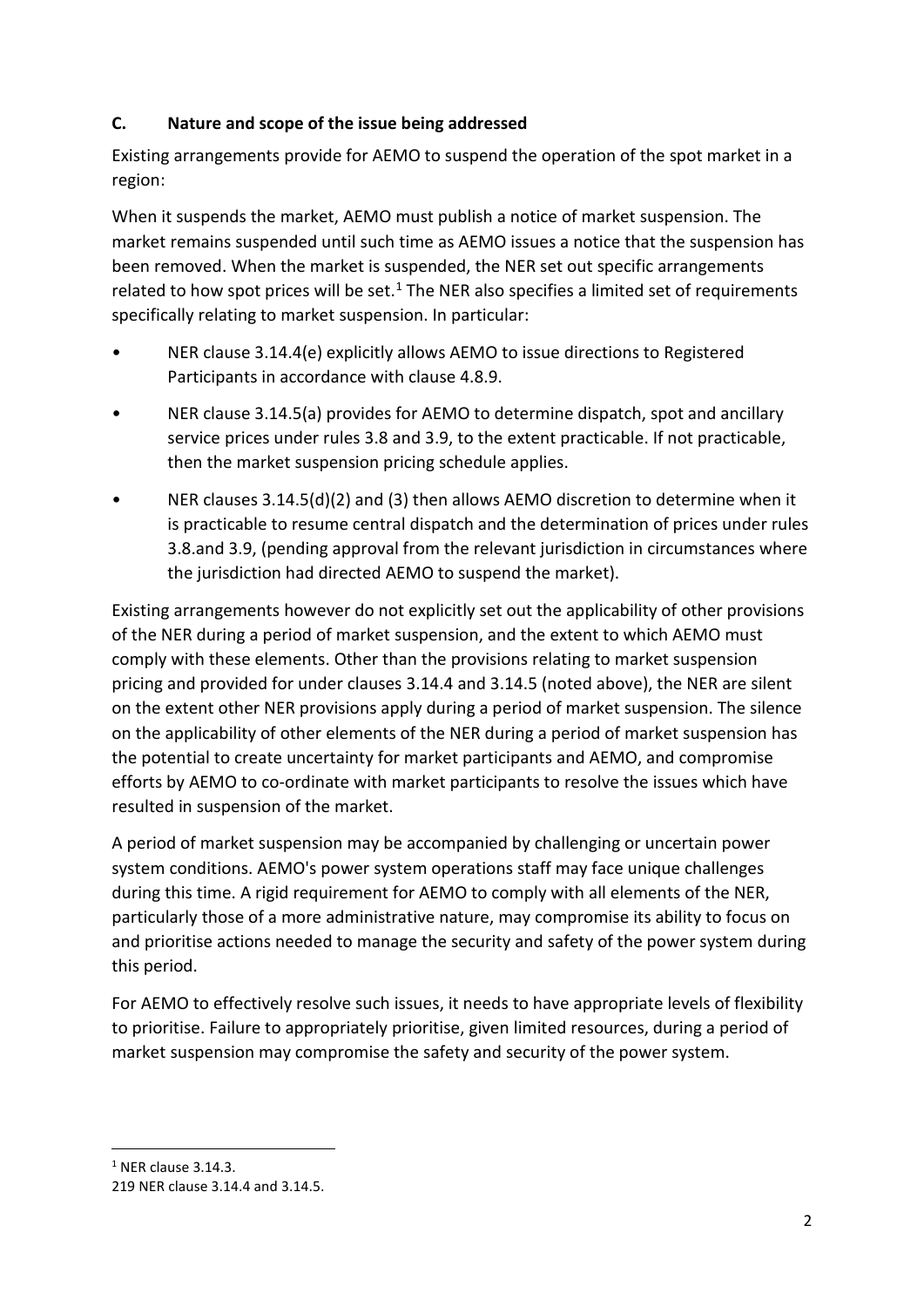Current rule arrangements do not explicitly provide AEMO with flexibility to prioritise core system security requirements during a period of market suspension. This rule change request seeks to provide AEMO with such flexibility.

This rule change request proposes to amend the NER by:

- 1) clarifying the applicability of market rules during a period of market suspension thereby reducing uncertainty for AEMO and market participants
- 2) providing AEMO with flexibility to prioritise system security obligations if compliance with a rule provision (particularly an obligation of a more administrative nature) would place a material risk on their ability to maintain power system security during a period of spot market suspension, and
- 3) specifying transparency arrangements applying to any prioritisation of system security over other NER obligations by AEMO during a period of market suspension.

## **D. How the proposed rule advances the National Electricity Objective**

This rule change request would advance the National Electricity Objective, which is to:

promote efficient investment in, and efficient operation and use of, electricity services for the long term interests of consumers of electricity with respect to -

- (a) price, quality, safety, reliability and security of supply of electricity; and
- (b) the reliability, safety and security of the national electricity system.

The relevant aspects of the NEO in this case include promoting efficient operation and use of electricity services in the long term interests of consumers of electricity with respect to the safety and security of the national electricity system.

As previously noted, the NER allows AEMO to suspend the operation of the spot market in a region. AEMO may declare the spot market suspended if any of the following occur:

- a black system has occurred
- the relevant jurisdiction has directed AEMO to do so, or
- it determines it has become impossible to operate the spot market in accordance with the NER

In each of these cases, there is likely to be significant uncertainty as to the safety and security of the national electricity system. As noted, current arrangements do not include a transparent framework which provides AEMO and market participants with clarity on the applicability of market rules during a period of market suspension with clear flexibility to prioritise system security related matters.

Clarifying the applicability of rules arrangements during a period of market suspension, providing AEMO with flexibility to reasonably prioritise system security arrangements, and enhancing transparency as to AEMO's actions during a period of market suspension will enhance AEMO's ability to resolve the matters leading to the market suspension and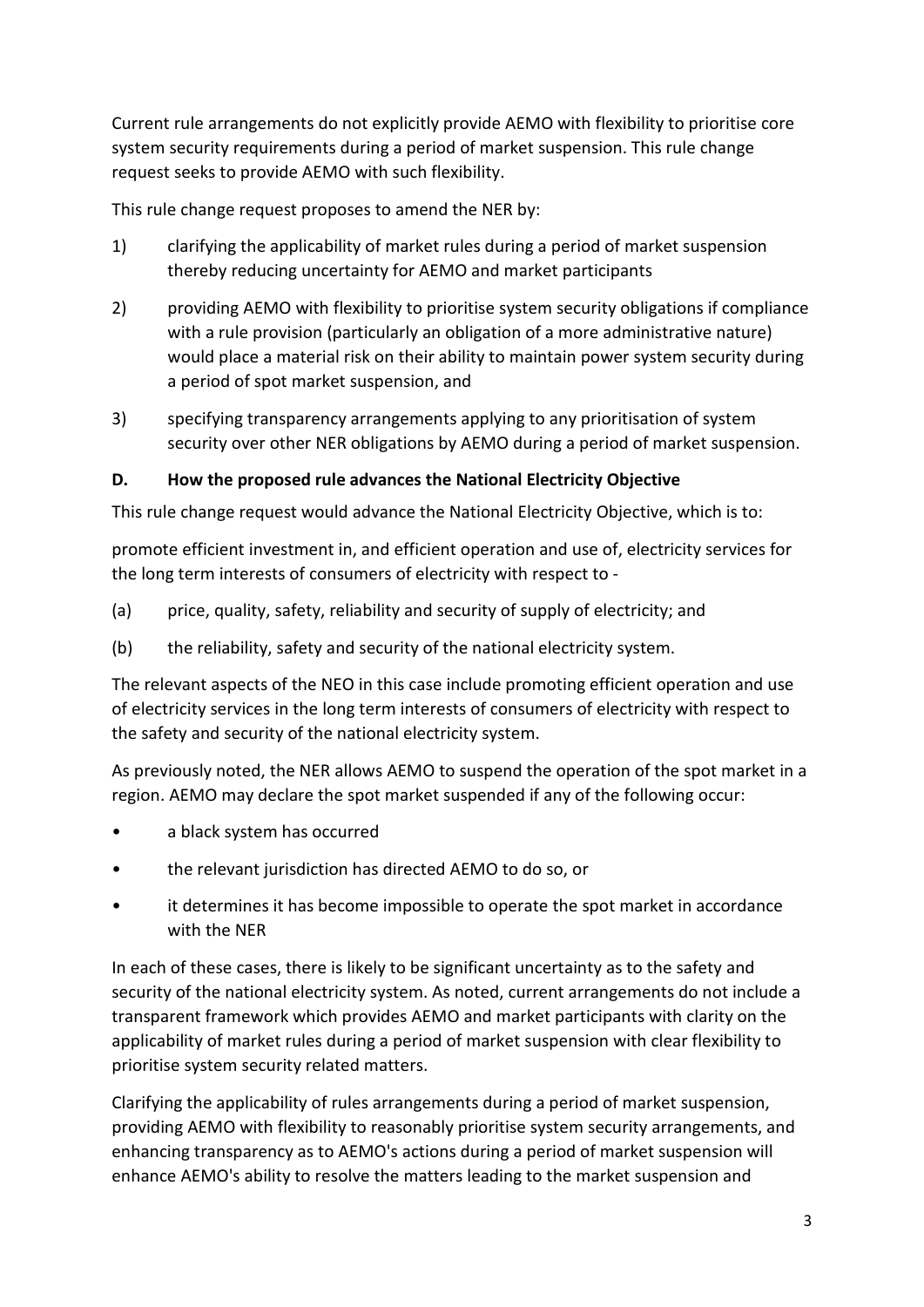therefore advance the NEO by enhancing the safety and security of the national electricity system. It will also help market participants and policy-makers make more efficient decisions during a period of market suspension since arrangements applying to all parties will be clearer.

It is possible that participants may face some uncertainty as to how AEMO may choose to use its power to prioritise compliance with power system security elements of the NER. However, this uncertainty is countered by the fact that the proposed rule retains the overarching requirement for AEMO to comply with the NER. Furthermore, AEMO must also follow transparency obligations when it decides to use these powers. This should help to limit the degree of uncertainty, by providing some transparency as to how AEMO will use its powers. Therefore the Commission considers the costs of uncertainty to be outweighed by the benefits of this additional flexibility.

More generally, by making AEMO's processes explicit for prioritising different elements of the NER, the proposed rule addresses the uncertainty identified by the AER in its assessment of the SA black system event - that is, the uncertainty as to the applicability of the various elements of the NER during a period of market suspension. All parties including AEMO, the AER and market participants, will benefit from clarity as to the applicability of market rules during a period of market suspension.

Enhanced transparency would assist the AER in its compliance activities, will enhance market participant confidence in AEMO's actions and assist co-ordination between AEMO and market participants.

# **E. Impact of the proposed rule on affected parties**

The above proposal, if made, will affect AEMO, the AER, and market participants.

It is possible that participants may face some uncertainty as to how AEMO may choose to use its power to prioritise compliance with power system security elements of the NER. More specifically, participants may face some uncertainty as to AEMO's actions, if it elects to not comply with administrative elements of the NER, such as the issuance of market notices. This uncertainty may create some costs for market participants, and ultimately customers, if it results in less efficient operational decision-making.

However, this uncertainty is countered by the fact that the proposed rule retains the overarching requirement for AEMO to comply with the NER. Furthermore, AEMO must also follow transparency obligations when it decides to use these powers. This should help to limit the degree of uncertainty, by providing some transparency as to how AEMO will use its powers. Therefore the costs of uncertainty are outweighed by the benefits.

More generally, by making AEMO's processes explicit for prioritising different elements of the NER, the proposed rule addresses the uncertainty identified by the AER in its assessment of the SA black system event - that is, the uncertainty as to the applicability of the various elements of the NER during a period of market suspension. All parties including AEMO, the AER and market participants, will benefit from clarity as to the applicability of market rules during a period of market suspension.